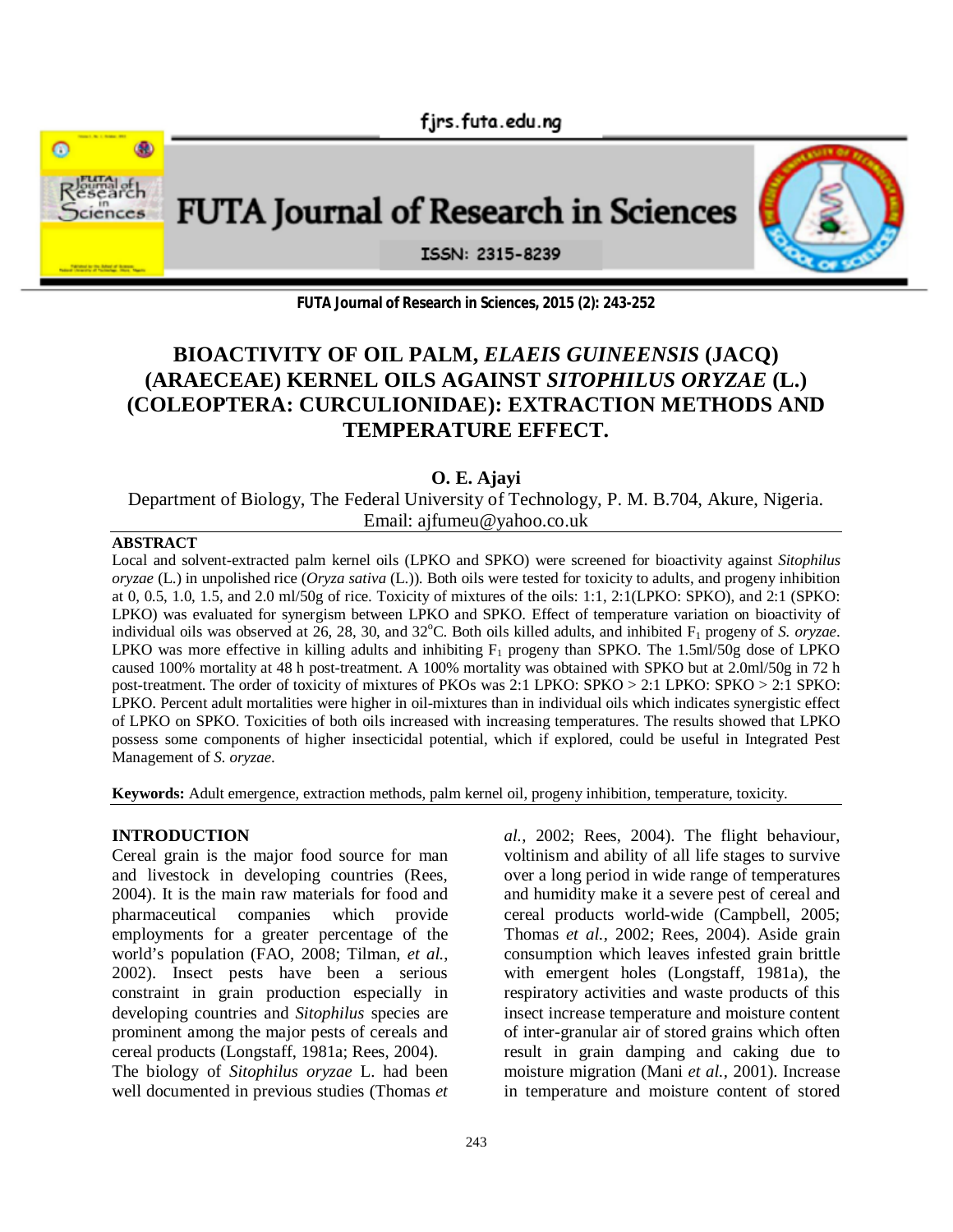grain often enhance development of spores of microorganisms with a resultant deposition of mycotoxins in grains. Economic loss due to grain infestation by *S. oryzae* is enormous, hence the need for the control of the beetle.

Synthetic chemical insecticides have remained the major tool for the control of insect pests in developing countries especially in Africa. Nigeria ranked first among West African countries in terms of pesticides importation from UK (Youm *et al.,* 1990). Majority of farmers in developing countries are ignorant, having little or no knowledge about handling and application of pesticides. Mishandling and improper applications of pesticides have caused deaths of humans and livestock, and many health problems (Ngowi *et al.,* 2007; Damalas and Eleftherohorinos, 2011). Insect resistance, toxicity to consumers and environmental hazards are serious problems facing the world due to misuse of pesticide (Koul *et al.,* 2008). Physical measures e.g the use of temperature and pneumatic conveyer (Johnson and Valero, 2003; Vadivambal *et al.,* 2010) are not within the reach of most farmers. These bottlenecks necessitate the search for a relatively safe and affordable alternative for control of stored grain pests.

Essential oils of many aromatic plants have been found toxic to *S. oryzae* (Thomas *et al.,* 2002; Paranagama *et al.,* 2004; Benzi *et al.,* 2009; Franz *et al.,* 2011; Chaubey, 2011; Hamed *et al.,* 2012) and other stored-products insect pests. Food oils have also been reported to be effective against stored-products insect pests (Ivbijaro *et al.,* 1985; Cory and Gerhard, 2010; Khani *et al.,* 2011; Deb and Borad, 2013). Khani *et al*. (2011) found oil components of *Piper nigrum* and *Jatropha curcas* toxic to *S. oryzae*. Hamed *et al*. (2012) found *Apium graveolens, Cinnamomum camphora*, and *Allium sativum* oils toxic to *S. oryzae*. Oil of leaves of *Cymbopogon citratus*, *Mentha* sp, and root of *Zingiber officinale* was found toxic to *S. oryzae* (Andrea *et al.,* 2011). Ivbijaro *et al*. (1985) also reported toxicity of oils of coconut, groundnut, and African palm to *S. oryzae*. These and many other researchers have presented essential oils as potential alternative biopesticides to synthetic chemical insecticides but most bioassays were

done using individual plant oils that were solvent- extracted.

This present study investigates bioactivities of two oils extracted from kernels of *Elaeis guineensis* (Jacq) using traditional, and laboratory methods of extraction, against *S. oryzae*. Native to West and Central Africa (Hartley, 1988), oil palm, *E. guineensis* is a major source of red palm oil and palm kernel oil (Boateng *et al.,* 2008). The local palm-kernel oil of Nigeria differs from palm kernel oil extracted with organic solvent which has normal physical properties of vegetable oils. Local palm kernel oil is bitter to taste, dark-brown in color and has a very strong odor. It is used traditionally in cooking medicinal soup, and to expel intestinal worms. It was the major body and hair cream in the olden days, and still in use today as natural antibiotics to cure skin rashes and hair dandruffs in local areas. This study evaluates bioactivity of local palm kernel oil (LPKO) and solvent extracted palm kernel oil (SPKO), as well as their mixtures against *S. oryzae.*

# **MATERIALS AND METHODS**

This research was conducted under laboratory conditions,  $28 \pm 2^{\circ}\text{C}$  and  $75 \pm 5\%$  RH at the Federal University of Technology, Akure, Ondo State, Nigeria.

## **Plant materials**

Uninfested brown rice was purchased from grocery store in Akure and kept in freezer at –  $20^{\circ}$ C for 5 days to get rid of incipient infestation. Palm kernels were purchased from a local market in Ondo State, Nigeria and sundried for three days.

## **Insect culture**

Rice weevil, *S. oryzae* was reared in the laboratory on disinfested brown rice in 1-L wide-mouthed Ball® Glass Mason jars. The choice of brown rice was to ensure the insects have access to natural nutrients to prevent growth barrier which might occur in polished artificially-coated rice. A fresh culture was started from an old culture of more than 10

generations by placing ∼20 pairs (male and

female) of 5-day-old *S*. *oryzae* in a glass jar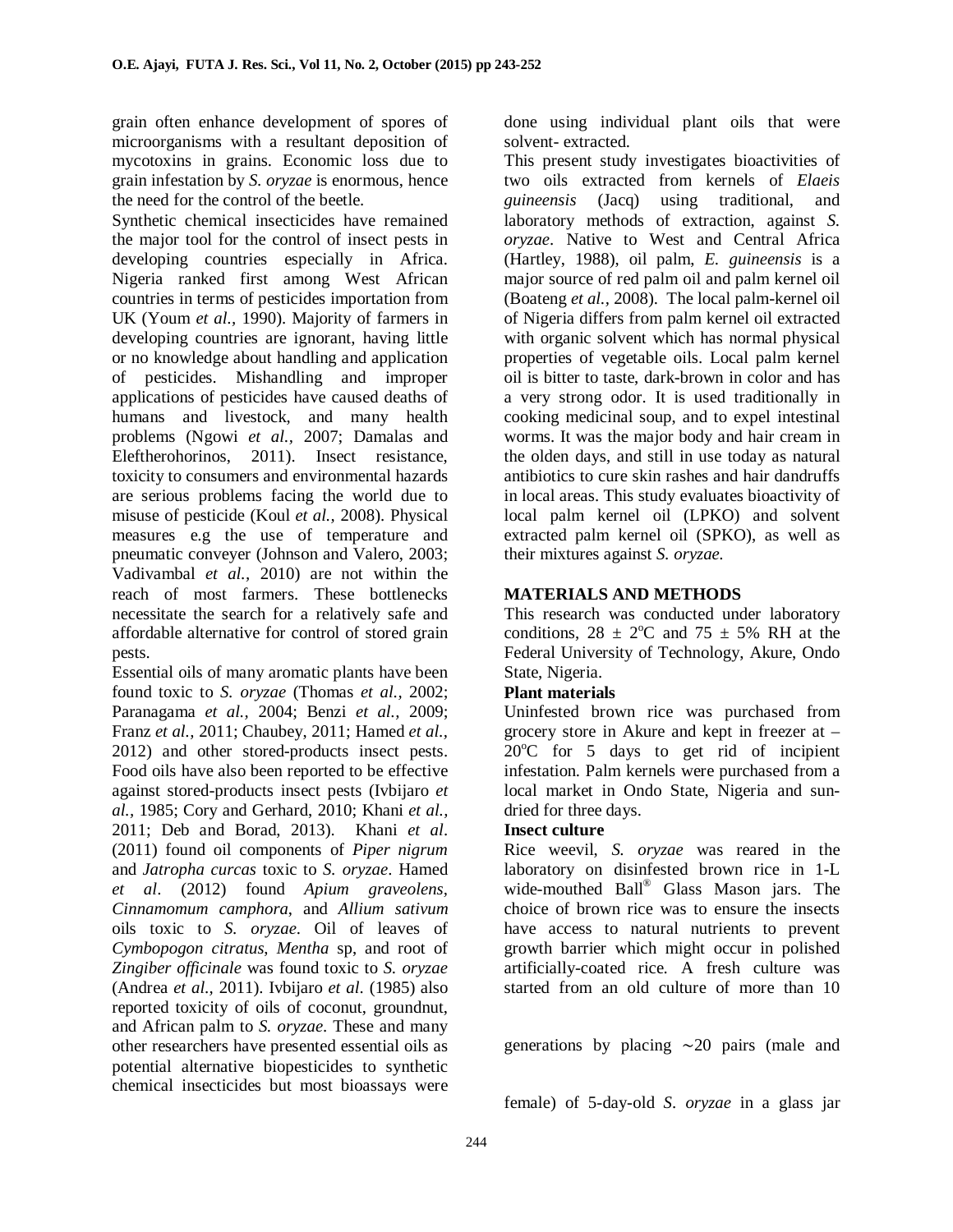containing ∼100 g of brown rice held at  $30 \pm 2$ 

<sup>o</sup>C,  $75 \pm 5\%$  RH, and a photoperiod of 12:12 h {L:D} (Adedire and Ajayi, 2003). The beetles were sexed using the key described by Rees (2004) and Halstead (1963). Adults that emerged from the fresh culture were used for bioassays.

# **Extraction of oil**

## **Extraction of palm kernel oil with solvent**

The palm-kernel was ground to palm-kernel cake using Hammer Mill Crusher (~16,000 – 23,000 feet per minute). *N*-hexane (analytical grade) was used to extract the oil in Soxhlet apparatus as described by Harbone (1984), and modified by Adedire and Ajayi (2003). Solvent was removed from the extract in rotary evaporator. The oil was exposed to air to remove traces of solvent (Ajayi, 2013). The solventextracted palm kernel oil (SPKO) was kept in dark bottle till used

#### **Local palm kernel oil extraction**

Unbroken palm kernel was put in local earthen pot and set on stone in a tripod form. Firewood was ignited under the pot of kernels to supply heat. Wooden cooking stick was used to turn the kernels continuously till the dry heat forced oil out of the kernels. The pot was removed and the content was poured into a palm-frond basket on another earthen pot to separate oil from kernels. Local palm kernel oil (LPKO) obtained was allowed to cool and kept in dark bottle till used.

## **PKO toxicity test on adult** *Sitophilus oryzae* **and F1 progeny**

Toxicity experiment was done with 100% individual oil, LPKO and SPKO, and mixtures of the oils in ratios 1:1 (LPKO: SPKO), 2:1 (LPKO: SPKO), and 2:1 (SPKO: LPKO). Experiments

were accomplished in covered plastic containers (10mm Ø, 5mm Height). Fifty grams of disinfested brown rice were weighed into each plastic plate. Four treatment dose-levels, 0.5, 1.0, 1.5, and 2.0 ml of each individual oil were applied on the rice, each dose was replicated five times. Mixtures of the oil were also tested against *S. oryzae* at the same dose-levels. The plates were agitated to ensure uniform coating of

rice with the oils. Untreated rice served as controls. Ten pairs of 5-day-old *S. oryzae* (Ebadollahi and Mahboubi, 2011) were introduced into each plate. Number of dead insects were recorded at 24, 48, 72 and 96 h from the time of treatment.

All adult insects, dead or alive were removed at 96 h after treatment. The experiments were left in the laboratory undisturbed at abovementioned laboratory conditions. Number of adults that emerged in each replicate were counted from 25 to 45 days after treatments.

#### **Susceptibility of adult** *Sitophilus oryzae* **to PKOs at varying temperatures**

Effect of temperature on susceptibility of adult *S. oryzae* to PKOs was studied. Fifty grams of rice were treated with 1ml of individual LPKO and SPKO. The treated rice were artificially infested with 10 pairs of *S. oryzae*. Four sets of each treatments were prepared and observed at four different temperatures, 26, 28, 30, and  $32^{\circ}$ C for 24 h. Each treatment was replicated five times. Earlier studies had revealed optimum temperature for development of *S. oryzae* as 25 -  $33^{\circ}$ C (Bank and Fields, 1995; Rees, 2004) hence the choice of the test temperatures. Number of dead insects were recorded at 24 h from the time of treatment.

## **Data Analysis**

Experiments were completely randomized. Data obtained in percentages were arcsine transformed. ANOVA and Tukey's HSD Test at  $\alpha$  = 0.05 were performed on the transformed data analysed in SPSS version 20. Non-linear regression (Logarithmic model) was used to obtain  $LD_{50}$  of the oils. The  $LD_{50}$  values obtained were confirmed using Probit (Finney, 1952).

## **RESULTS**

## **Toxicity of PKOs to** *Sitophilus oryzae*

The local palm kernel oil (LPKO), solventextracted palm kernel oil (SPKO) and their mixtures varied in toxicity to *S. oryzae* at all doses tested (Tables 1 and 2). In the test with 100% individual oils, LPKO was more toxic to *S. oryzae* than SPKO. Toxicity increased with increase in exposure period (Table 1). A 100% insect death was obtained with 1.5ml of LPKO at 48 h after treatment (Table 1). SPKO also caused 100% insect death but at 2.0ml and 72 h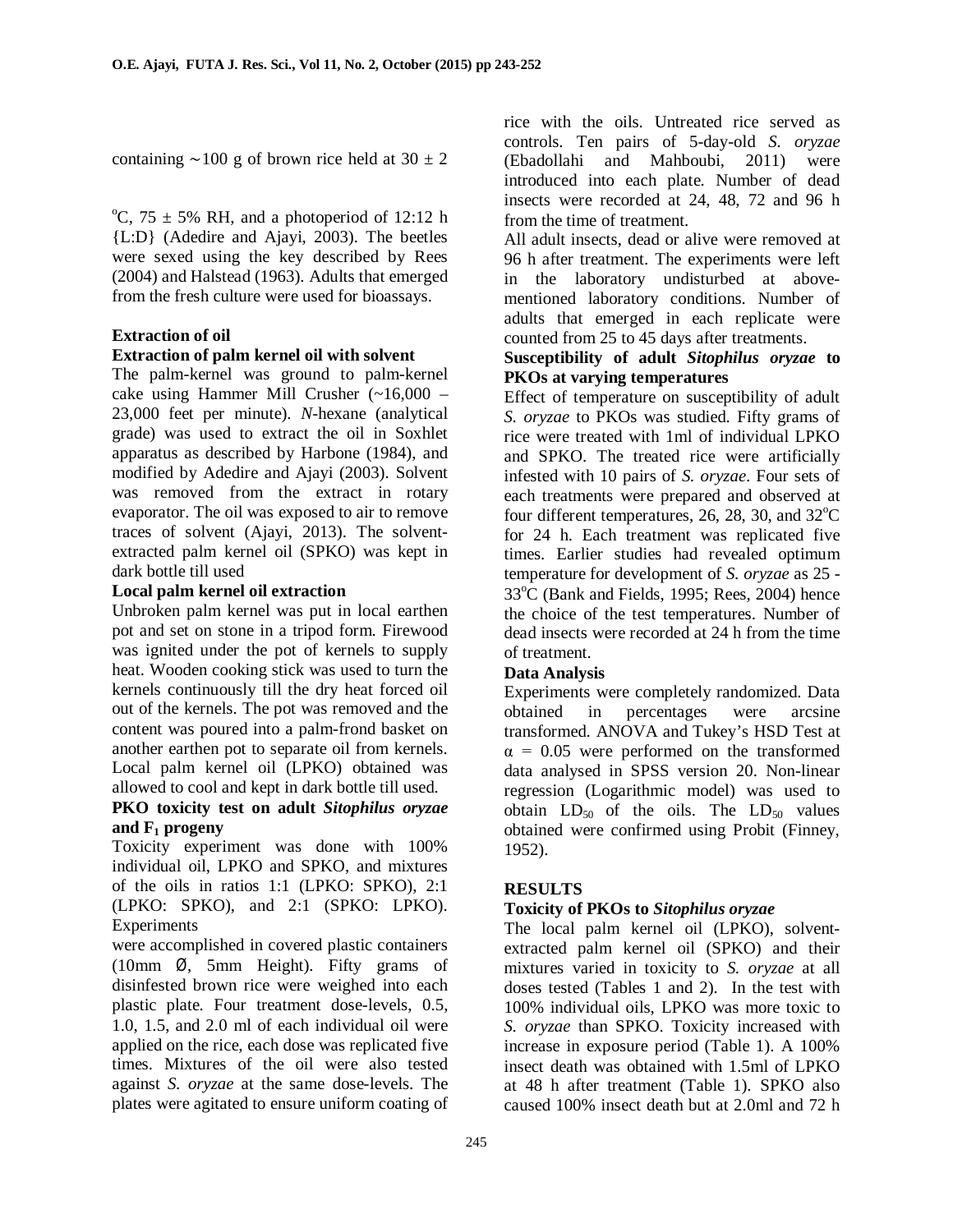exposure time (Table 1). The  $LD_{50}$  of LPKO and SPKO based on mortalities at 24 h were 0.801 and 0.981ml/50g respectively (Fig. 1). Significant differences (p < 0.05) existed between mortalities of *S. oryzae* obtained with 1ml of LPKO and SPKO at 24 – 96 h posttreatment (Table 1). However, mortalities in LPKO and SPKO treatments were not significantly different with 0.5ml, at 24, 48 and 96 h (p = 0.907, 0.929 and 0.220), 1.5ml at 72, 96 h (p= 0.717, 1.000), and with 2.0ml 24 - 96 h (p ranged from 0.717-1.000) (Table 1). There were significant differences between mortalities of insects in untreated and mortalities in all treated seeds ( $p < 0.05$ ) (Table 1).

All mixed oils caused a greater number of insect death at all dose levels. No insect death (0%) in untreated seeds (Table 2). higher number of the tested insect died at all doses of 2LPKO:1SPKO at all exposure periods (Table 2). Ratio 2:1 of SPKO: LPKO was least effective among oil mixtures tested (Table 2). LPKO: SPKO at ratio 2:1 caused a range of 75 – 100% insect death at 1.0ml dose and 24– 72 h. Similarly, 84 - 100% insect death was obtained with 1.5 ml of 1:1 of the oils. A 100% mortality was also obtained with ratio 2:1 of the oils at 1.5ml but not until 96 h. ANOVA showed significant differences ( $p <$ .05) between insect death in the three oil ratio treatments with time (24 h:  $df_{12, 52} = 123.25$ , p = 0.0001; 48 h:  $df_{12, 52} = 158.86$ , p = 0.0001; 72 h:  $df_{12, 52} = 174.41$ ,  $p = 0.0001$ ; 96 h:  $df_{12, 52} =$ 299.29,  $p = 0.0001$ ). However, Tukey's HSD test revealed insignificant differences between insect death in different ratios and concentrations with time (Table 2). In general, percentages of insect deaths were greater in mixed oils than individual oil treatments (Tables 1 and 2). The  $LD_{50}$  of SPKO, 0.981ml/50g was about 0.2ml greater than the  $LD_{50}$  of 0.801ml/50g obtained for LPKO in this study (Fig. 1).

## **PKOs and** *Sitophilus oryzae* **F1 progeny**

The number of adults that emerged from PKOs treated seeds reduced with increasing concentrations and exposure periods (Fig. 2 and 3). In the test with individual LPKO and SPKO, adults emerged only at 0.5 and 1.0ml dose levels. Small number of adults emerged in LPKO-treated rice (37.8, and 12.8) compared to (57.8, and 26.2) in SPKO-treated rice at 0.5 and 1.0ml respectively (Fig. 2). The number of adults that emerged in untreated seeds ranged from 123.8 to 131.2 (Fig. 2). There were significant differences between the numbers of adults that emerged in oil-treated seeds, and untreated  $(p < .05)$  (Figs. 2 and 3). More adults emerged from mixed-oil-treated rice compared to individual oils at 0.5 and 1.0ml dose levels (Figures 2 and 3). The ratio 2LPKO:1SPKO had the least number of emerged adults (Fig. 3). Adults, though very small in number, 3.8 and 3.6, emerged at 1.5 and 2.0 doses respectively in 2SPKO:1LPKO-treated rice (Fig. 3).

#### **Temperature and susceptibility of adult**  *Sitophilus oryzae* **to PKOs**

Adult mortality increased with increasing temperature (Fig. 4). Differences in percentages of insect mortality at  $28$ ,  $30$ , and  $32^{\circ}$ C in LPKO treatments were not statistically significant ( $p =$ 0.062) but differed significantly ( $p < 0.05$ ) from the mortality obtained at  $26^{\circ}$ C (Fig. 4). Mortalities in SPKO-treated rice varied significantly ( $p < 0.05$ ) with temperatures except between 28 and 30 °C ( $p = 0.510$ ). Tukey's HSD revealed significant differences between mortalities in LPKO and SPKO treatments at all temperatures ( $p < 0.05$ ) as LPKO.

**Table 1**. **Cumulative mortality of adult** *Sitophilus oryzae* **exposed to local and solvent-extracted**  *Elaeis guineensis* **kernel oils (Mean % ± SE.)**

|              |          | <b>Exposure period (h)</b> |                      |                      |                     |  |
|--------------|----------|----------------------------|----------------------|----------------------|---------------------|--|
| Dose $(v/w)$ | Oil Type | 24                         | 48                   | 72                   | 96                  |  |
| $0.5\,$      | LPKO     | $21.0^{\circ}$ ±1.0        | $29.0^{\circ}$ ± 2.9 | $48.8^{\circ}$ ± 3.0 | $56.8^{\circ}$ ±5.7 |  |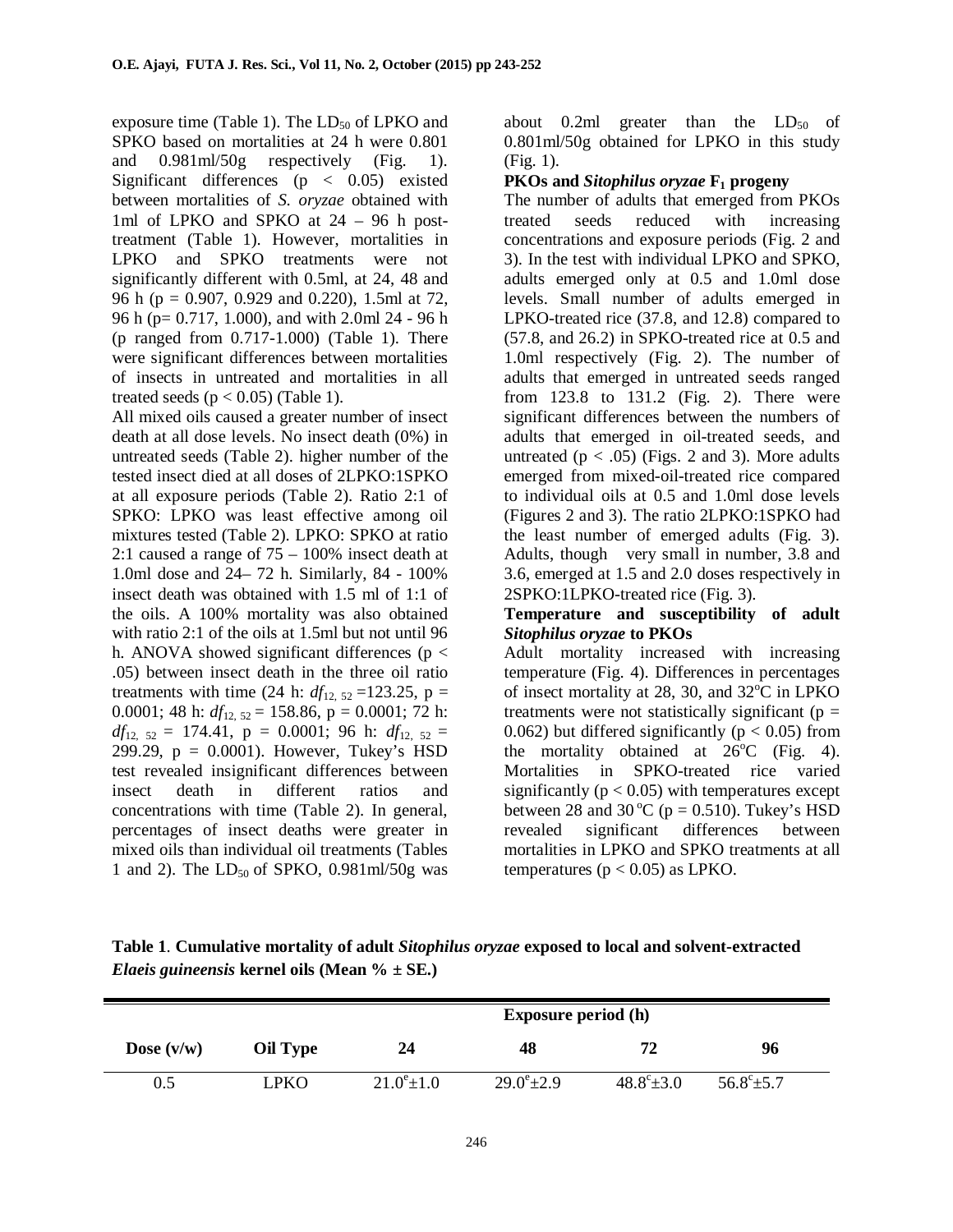|     | <b>SPKO</b>                | $16.8^{\rm e}{\pm}1.3$                     | $26.0^{\circ}$ ±1.9                        | $34.3^{\rm d}$ ±2.3                      | $44.8^{\circ}$ ± 3.6                     |
|-----|----------------------------|--------------------------------------------|--------------------------------------------|------------------------------------------|------------------------------------------|
| 1.0 | <b>LPKO</b><br><b>SPKO</b> | $61.0^{\circ}$ ±4.5<br>$49.0^{\rm d}$ ±1.8 | $69.0^{\circ}$ ±1.9<br>$53.0^{\rm d}$ ±2.0 | $71.3^b \pm 3.5$<br>$53.0^{\circ}$ ± 3.6 | $75.4^b \pm 3.2$<br>$57.4^{\circ}$ ± 3.6 |
| 1.5 | <b>LPKO</b>                | $96.0^a \pm 1.9$                           | $100.0^a \pm 0.0$                          | $100.0^a \pm 0.0$                        | $100.0^a \pm 0.0$                        |
|     | <b>SPKO</b>                | $76.0^b \pm 2.1$                           | $79.0^b \pm 1.9$                           | $93.6^a \pm 3.2$                         | $97.8^a \pm 1.4$                         |
| 2.0 | <b>LPKO</b><br><b>SPKO</b> | $100.0^a \pm 0.0$<br>$82.0^b \pm 2.5$      | $100.0^a \pm 0.0$<br>$98.0^a \pm 1.2$      | $100.0^a \pm 0.0$<br>$100.0^a \pm 0.0$   | $100.0^a \pm 0.0$<br>$100.0^a \pm 0.0$   |
| 0.0 | Control                    | $0.0^{\rm f}{\pm}0.0$                      | $0.0^{\rm f}{\pm}0.0$                      | $8.0^{\circ}$ ± 3.4                      | $10.0^{\rm d}$ ±2.2                      |

Means followed by the same letter (s) within the same column are not significantly different at  $\alpha = 0.05$ using ANOVA and Tukey's HSD Test.

**Table 2**. **Cumulative mortality of** *Sitophilus oryzae* **exposed to mixtures of local and solventextracted** *Elaeis guineensis* **kernel oils (Mean % ± SE.)**

|              |                 | <b>Exposure Period (h)</b>  |                             |                        |                        |
|--------------|-----------------|-----------------------------|-----------------------------|------------------------|------------------------|
| Dose $(v/w)$ | <b>Oil Type</b> | 24                          | 48                          | 72                     | 96                     |
|              | 1LPKO:1SPKO     | $\overline{30.0^f \pm 1.6}$ | $\overline{49.0^d \pm 2.9}$ | $71.0^{\circ} \pm 2.9$ | $83.0^{\circ} \pm 2.0$ |
| 0.5          | 2LPKO:1SPKO     | $47.0^e \pm 2.5$            | $61.0^{\circ} \pm 4.3$      | $72.0^{\circ} \pm 2.9$ | $82.0^{\circ} \pm 2.5$ |
|              | 2SPKO:1LPKO     | $25.0^{\rm f} \pm 2.2$      | $41.0^d \pm 1.9$            | $60.0^d \pm 3.5$       | $70.0^d \pm 4.2$       |
|              |                 |                             |                             |                        |                        |
|              | 1LPKO:1SPKO     | $56.0^{\circ} \pm 2.9$      | $70.0^{\circ} \pm 2.2$      | $78.0^{bc} \pm 2.5$    | $94.0^{ab} \pm 1.9$    |
| 1.0          | 2LPKO:1SPKO     | $75.0^{\text{cd}} \pm 4.2$  | $90.0^{ab} \pm 1.6$         | $100.0^a \pm 0.0$      | $100.0^a \pm 0.0$      |
|              | 2SPKO:1LPKO     | $48.0^{\circ} \pm 2.5$      | $63.0^{\circ} \pm 2.5$      | $76.0^{\circ} \pm 3.4$ | $88.0^{bc} \pm 1.2$    |
|              |                 |                             |                             |                        |                        |
|              | 1LPKO:1SPKO     | $84.0^{abcd} \pm 1.9$       | $94.0^{ab} \pm 1.9$         | $98.0^a \pm 1.2$       | $100.0^a \pm 0.0$      |
| 1.5          | 2LPKO:1SPKO     | $87.0^{abc} \pm 4.1$        | $96.0^a \pm 1.9$            | $100.0^a \pm 0.0$      | $100.0^a \pm 0.0$      |
|              | 2SPKO:1LPKO     | $71.0^d \pm 3.7$            | $83.0^b \pm 3.4$            | $87.0^b \pm 3.0$       | $100.0^a \pm 0.0$      |
|              |                 |                             |                             |                        |                        |
|              | 1LPKO:1SPKO     | $94.0^{ab} \pm 1.9$         | $99.0^a \pm 1.0$            | $100.0^a \pm 0.0$      | $100.0^a \pm 0.0$      |
| 2.0          | 2LPKO:1SPKO     | $97.0^a \pm 2.0$            | $100.0^a \pm 0.0$           | $100.0^a \pm 0.0$      | $100.0^a \pm 0.0$      |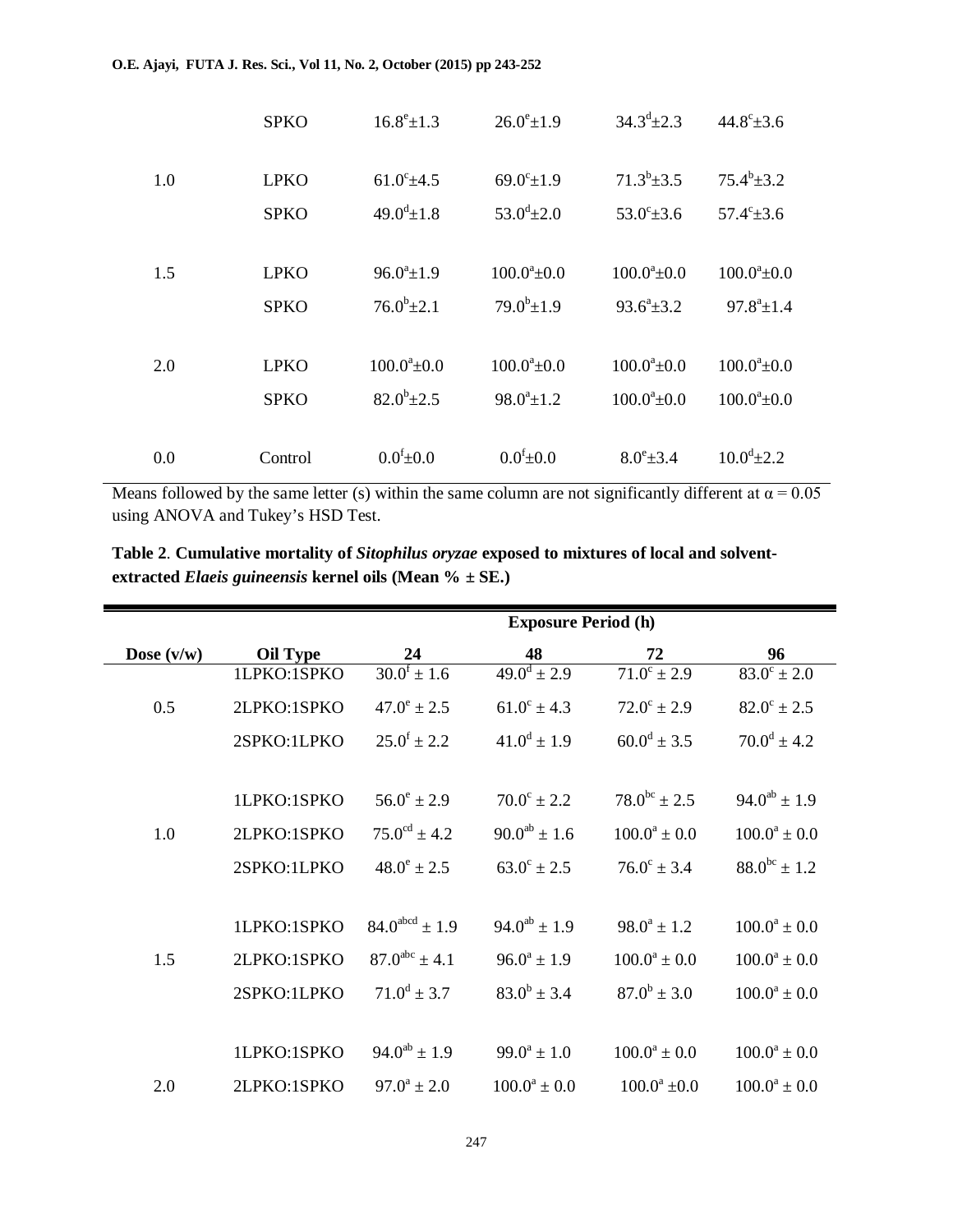|     | 2SPKO:1LPKO | $82.0 \pm 2.5$  | $93.0^{ab} \pm 2.5$ | $100.0^a \pm 0.0$   | $100.0^a \pm 0.0$ |
|-----|-------------|-----------------|---------------------|---------------------|-------------------|
| 0.0 | Control     | $0.0^{g}$ + 0.0 | $0.0^{\circ}$ ± 0.0 | $0.0^{\circ}$ + 0.0 | $0.0^e \pm 0.0$   |

Means followed by the same letter (s) within the same column are not significantly different at  $\alpha = 0.05$ using ANOVA and Tukey's HSD Test.



**Figure 1: LD50 of LPKO and SPKO tested against** *Sitophilus oryzae* **at 24 h exposure period**.



Figure 2: Number of adult Sitophilus oryzae that emerged from rice treated with individual local, and solvent extracted PKO.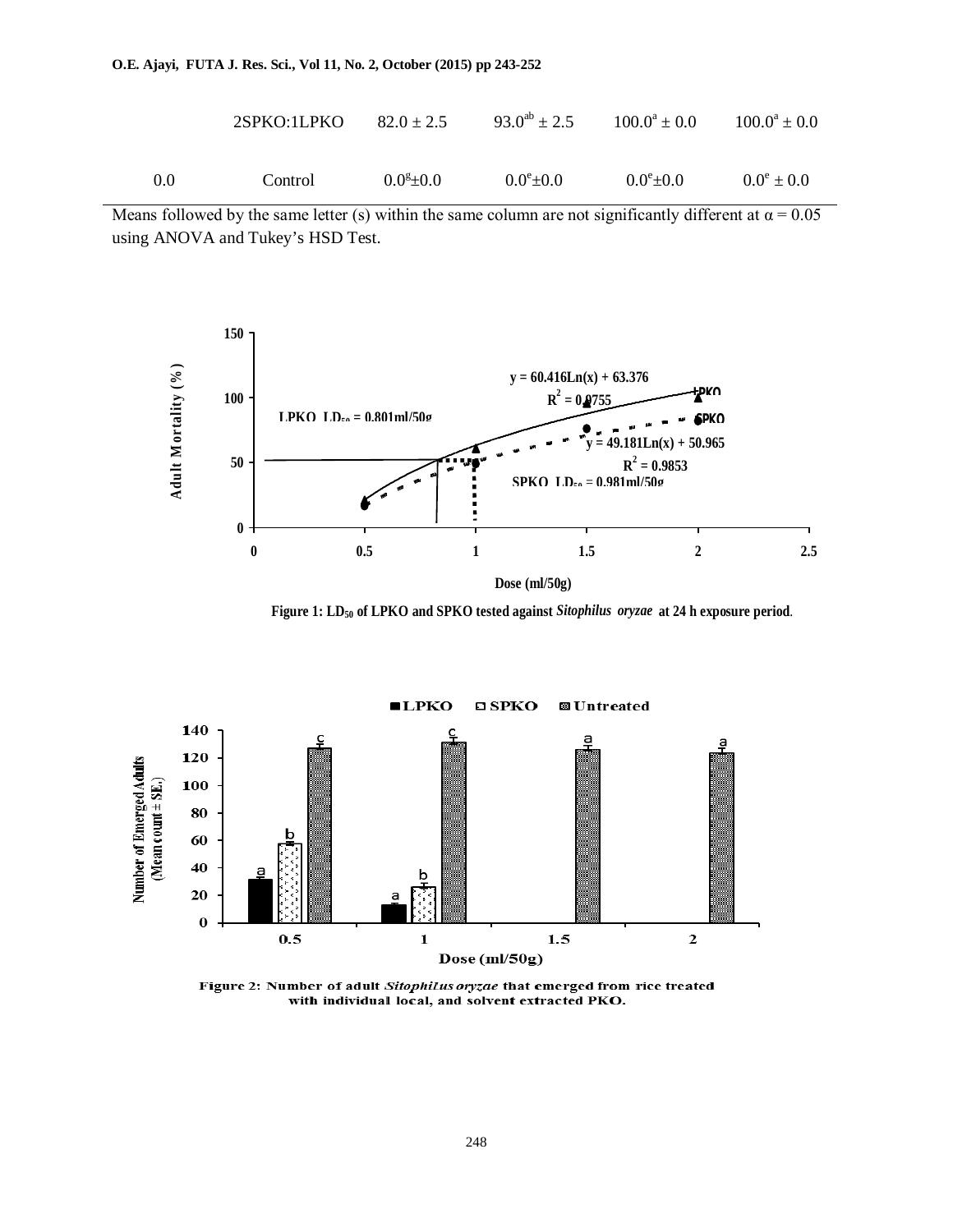

Figure 3: Number of adult Sitophilus oryzae that emerged from rice treated with mixture of local and solvent extracted PKO



**Figure 4: Percent mortality of adult** *Sitophilus oryzae* **exposed to LPKO and Treatment SPKO at different temperatures.**

#### **DISCUSSION**

Local (LPKO) and solvent-extracted (SPKO) palm kernel oils tested for bioactivity against *Sitophilus oryzae* showed varying degrees of toxicity against adult insects and inhibited  $F_1$ progeny. LPKO was more toxic to adult insects, and also had higher inhibitory effect on  $F_1$ progeny than SPKO. This signifies the possibility of LPKO having some components that may not be in SPKO which probably might have been formed during extraction process. Insect mortalities in mixed oil treatments were far greater than the mortalities obtained in individual oils at all dose-levels. The mixture that had a greater proportion of LPKO, 2LPKO:1SPKO was most toxic to *S. oryzae* among the mixed oil which possibly indicates synergistic effect between LPKO and SPKO. Insect mortality increased with increasing temperature. Basically, increase in temperature causes expansion in molecular structures of the body and increase in the rate at which biochemical reactions occur particularly in

insects (Bowler, 1987; Lisa, 2000; Michael *et al*., 2004). The higher temperatures used in this study may have caused expansion in spiracles and cuticle of the beetle allowing for more of the oil to penetrate into its body, and again increase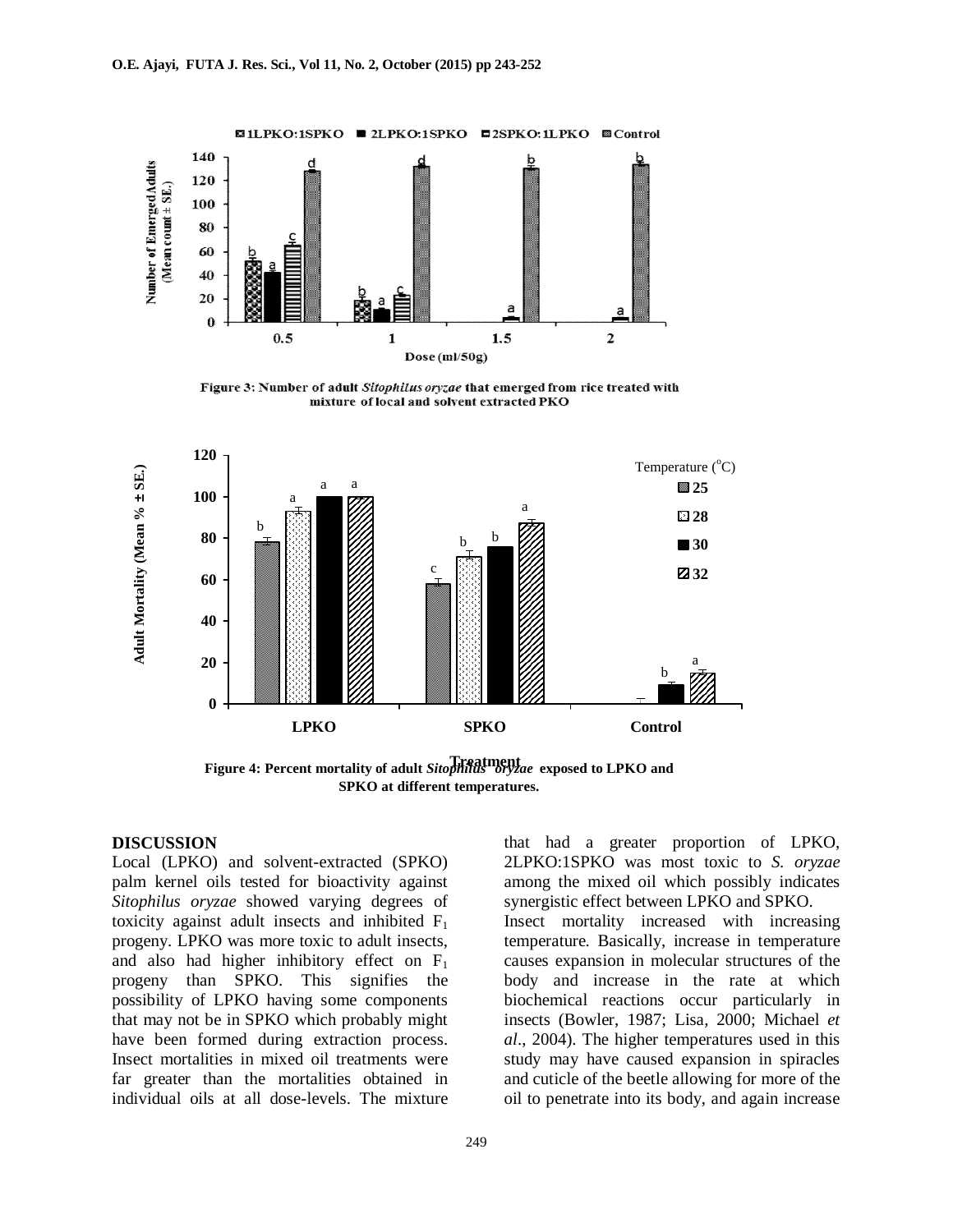rate of biochemical reactions between the oils and the body of the beetles hence, a greater mortality. The insignificant differences between mortalities of the beetles obtained with LPKO at  $28 - 32^{\circ}$ C signals the possibility that LPKO components are more stable than SPKO at the stated temperature range. The stability in the environment might be due to dry-heat extraction process of LPKO. Local extraction method involves heating unbroken kernel at a very high temperature to force the oil out of the kernels. Unlike extraction of SPKO with *n*hexane that was done at  $65^{\circ}$ C in conical flask which precludes oxygen, the dry heating of kernels to a very high temperature in oxygenated condition (open air) might, in addition to oxidation, have caused some other chemical reactions to take place with a resultant formation of compounds that were not naturally present in the kernels. Saturated fatty acids at 2-position of triacylglycerols, conjugated fatty acids and polycylic aromatic compounds are some of the toxic products of inter- or intra-esterification during extreme heating (Macaire *et al.,* 2010). This may account for the differences in colour, taste, odour, and ultimately, the toxicity of LPKO to *S. oryzae* found in this study. Generally, PKO contains high percentage (88%) of saturated fatty acids: lauric, myristic, palmitic, and about 15% oleic acid as major fatty acid components (Akpanabiatu *et al.,* 2001; Mukherjee and Mitra, 2009). Toxicity of lauric, myristic, and oleic acids to adult insect pests and their developmental stages had been reported (Don-Pedro, 1990; Sims *et al.,* 2014). Potassium salts of fatty acids lauric, myristic, and oleic acids are used as insecticides, acaricides, herbicides and algaecides on crops, and plants of interest. Also, ammonium salts of fatty acids are also used as a rabbit and deer repellent on crops (Don-Pedro, 1990, 1996; US EPA, 1992). Therefore, the bioactivity of PKOs reported in this study might be due to the combined effects of the fatty acid components and their derivatives.

Previous studies have reported the toxicity of essential oils of many plants including oil of palm fruit to *S. oryzae* and other stored products pests in general (Debjan and Prakash, 1993; Paranagama *et al.,* 2004; Benzi, *et al.,* 2009; Chaubey, 2011 and Ajayi, 2013) but little is

known about toxicity of palm kernel oil to stored products insect pests (Law-Ogbomo and Enobakhare, 2006). The results of this study agrees with the 55-93% mortality of *Sitophilus zeamais* (L) in PKO-treated maize reported by Law-Ogbomo and Enobakhare (2006).

#### **CONCLUSION**

Local and solvent-extracted PKOs are toxic to adults *S. oryzae*. The oils had high reduction effect on emergence of  $F_1$  progeny of the insect. LPKO was more effective at killing adult *S. oryzae* and inhibiting  $F_1$  progeny than SPKO. Bioactivity of LPKO was stable at  $28 - 32^{\circ}C$ . Toxicity of mixed oil revealed synergistic effect of LPKO on SPKO. The overall results indicated that LPKO could have greater insecticidal bioactivity than SPKO. Further research is necessary to harness the possible inherent insecticidal potential of LPKO and SPKO for control of stored product pests.

# **REFERENCES**

- **Adedire, C. O. and Ajayi, O. E.** (2003). Potential of sandbox, *Hura crepitans* (L.) seed oil for
- protection of cowpea seeds from *Callosobruchus maculatus* (F.) (Coleoptera: Bruchidae)
- infestation. Journal of Plant Diseases and Protection 110: 602-610.
- **Ajayi, O. E.** (2013). Insecticidal activity of powder and extracts of *Delonix regia* seed againstmaize weevil, *Sitophilus zeamais* (Coleoptera: Curculionidae) FUTA Journal of Research in Sciences 9: 54 -62.
- **Akpanabiatu, M. I., Mauro, A., and Rizzo, R.** (2001). Nutrient composition of Nigerian palm kernel from the dura and tenera varieties of the oil palm (*Elaeis guineensis*). Food Chemistry 72: 173-177.
- **Andréa, R. F., Neiva, K., and Lidia M. F.** (2011). Toxic effects of essential plant oils in adult *Sitophilus oryzae* (Linnaeus) (Coleoptera: Curculionidae). Revista Brasileira de Entomologia 55: 116–120.
- **Banks, H. J. and Fields, P. G**. (1995). Physical methods for insect control in stored grain ecosystems. In: *Stored Grain Ecosystems*, ed. D.S. Jayas, N.D.G. White and W.E. Muir. New York, NY: Marcel Dekker, Inc. Pp 353– 409.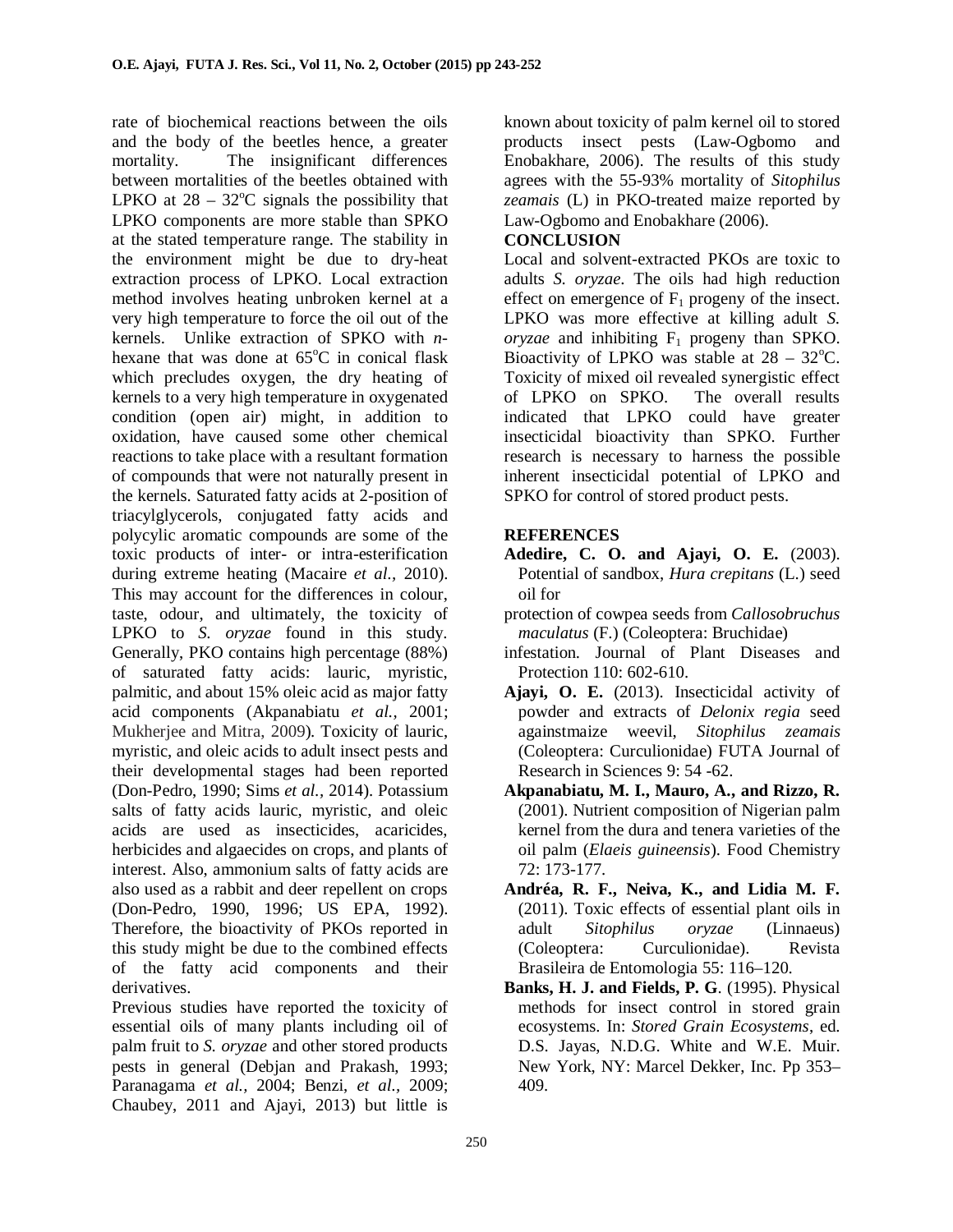- **Benzi, V., Stefanazzi, N., and Ferrero, A.** (2009). Biological activity of essential oils from leaves and fruits of pepper tree (*Schinus molle* L.) to control rice weevil (*Sitophilus oryzae* L.) CHILEAN Journal of Agricultural Research 69: 154-159.
- **Boateng, M., Okai, D. B., and Donkoh, A.** (2008). Palm kernel cake extraction and utilization in pig and poultry diets in Ghana. Livestock Research for Rural Development volume 20 *Article #99*. Retrieved June 8, 2014 from

http://www.Irrd.org/lrrd20/7/boat20099.htm.

- **Bowler, K.**, (1987). Cellular heat injury. Are membranes involved? In: Bowler, K., Fuller, B.J (Eds.), Temperature and Animal Cells. Society Experimental Biology Symposium 41. Cambridge, England, pp. 157–185.
- **Campbell, J.F.** (2005). Fitness consequences of multiple mating on female *Sitophilus oryzae*. L. (Coleoptera: Curculionidae). Environmental Entomology 34: 833-843.
- **Chaubey, M. K.** (2011). Fumigant toxicity of essential oils against rice weevil, *Sitophilus oryzae* (L.) (Coleoptera: Curculionidae). Journal of Biological Sciences, 11: 411-416. DOI:10.3923/jbs.2011.411.416.
- **Cory, C. and Gerhard, G.** (2010). Is soybean oil an effective repellent against *Aedes aegypti?*

 The Canadian Entomologist 142: 405-414 doi: 10.4039/n10-032

- **Damalas, C. A. and Eleftherohorinos I. G.** (2011). Pesticide Exposure, Safety Issues, and Risk Assessment Indicators. International Journal of Environmental Research and Public Health 8: 1402-1419; doi:10.3390/ijerph8051402.
- **Deb, S. and Borad, P. K.** (2013). Efficacy of vegetable oils as grain protectants against *Sitophilus oryzae* L. on maize under storage condition. Karnataka Journal of Agricultural Sciences 26: 431-432.
- **Debjan, D. and Prakash, S.** (1993). Feasibility of protecting maize varieties with vegetable oils to save losses in storage due to *Sitophilus oryzae* Linn. Journal of Entomological Research 17: 1-15.
- **Don-Pedro, K. N.** (1990). Insecticidal activity of fatty acid constituents of fixed vegetable

oils against *Callosobruchus maculatus* (F.) on cowpea. Pesticides Science 30: 295-302.

- **Don-Pedro, K. N.** (1996). Investigation of single and joint fumigant insecticidal action of citrus peel oil components. Pesticides Science 46: 79–84.
- **Ebadollahi, A. and Mahboubi, M.** (2011). Insecticidal activity of the essential oils of Azilia eryngioides (Pau) Hedge et Lamound against two beetle pests. Chilean Journal of Agricultural Research 71: 406 – 411.
- **FAO** (2008). The state of food insecurity in the world 2005. ftp://ftp.fao.org/docrep/fao/011/io291eoo.pdf. Accessed on 14/6/2014.
- **Finney, D. J. Ed**. (1952). *Probit Analysis*. Cambridge, England, Cambridge University Press.
- **Franz, A. R., Knaak, N., and Fiuza, L. M.** (2011). Toxic effects of essential plant oils in adult *Sitophilus oryzae* (Linnaeus) (Coleoptera: Curculionidae) Revista Brasileria de Entomologia 55: 116-120.
- **Halstead, D. G. H.** (1963). External sex differences in stored-products coleopteran. Buletin of Entomological Research 54: 119- 134.
- **Hamed, R. K. A., Ahmed, S. M. S., Abotaleb, A. O. B., and ElSawaf, B. M.** (2012). Efficacy of certain plant oils as grain protectants against the rice weevil, *Sitophilus oryzae* (Coleoptera: Curculionidae). Egyptian Academic Journal of Biological Sciences 5: 49-53.
- **Harbone, J. B.** (1984). *Phytochemistry Methods: A Guide to Modern Techniques of Plant Analysis 2nd Edition* Chapman and Hall, London, pp.101-130.
- **Hartley, C. W. S.** (1988). *The oil palm*. 3rd Edition. Tropical Agriculture Series. Longman, Singapore. Pp 724-729.
- **Ivbijaro, M. F., Ligan, C., and Youdeowei, A.** (1985). Control of rice weevils, *Sitophilus oryzae* (L.) in stored maize with vegetable oils. Agriculture, Ecosystems & Environment 14: 237-242, doi: 10. 1016/0167- 8809(85)90038-6.
- **Johnson, J. A. and Valero, K. A.** (2003). Use of commercial freezers to control cowpea weevil, *Callosobruchus maculatus* (Coleoptera: Bruchidae), in organic garbanzo